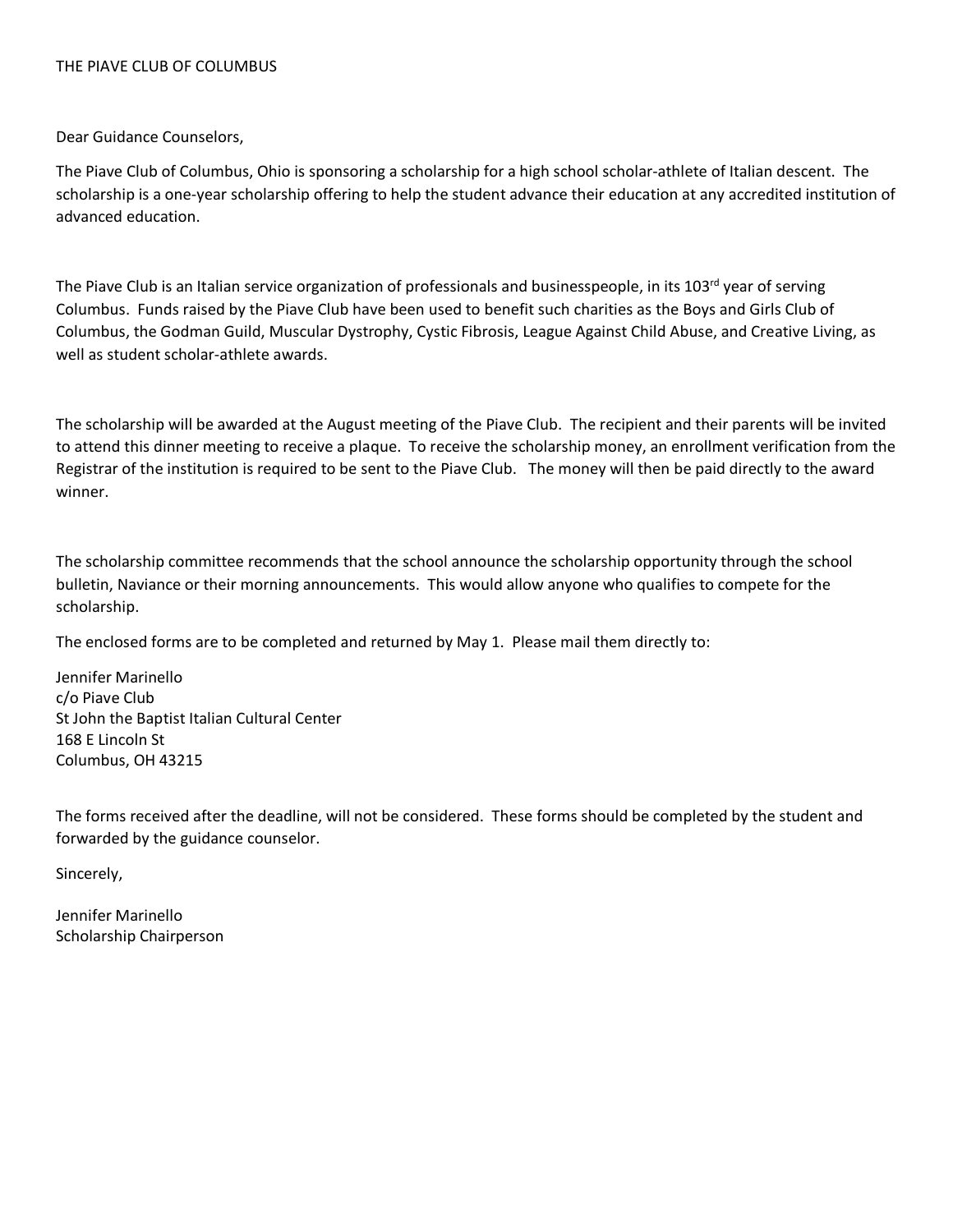### **CRITERIA FOR THE PIAVE SCHOLAR-ATHLETE AWARD**

- 1. Student to be of Italian descent
- 2. Should rank in the top 24% of their class
- 3. Should have earned two (2) varsity letters in two sports or activities, or three (3) varsity letters in one sport or activity.
- 4. Should be involved in school activities
- 5. Student must be recommended by a coach, guidance counselor, and at least one teacher

# **This application should be accompanied by a letter of reference from a teacher, coach, and guidance counselor.**

## **REQUIRED INFORMATION**

| Student name:                                                                                      |
|----------------------------------------------------------------------------------------------------|
| Address:                                                                                           |
| Phone number                                                                                       |
| Age                                                                                                |
| High School                                                                                        |
| Italian Family Name and relative                                                                   |
| to hold this name:                                                                                 |
| Example: "DAVINCI, Grandparent" You must be of Italian Descent to qualify for this scholarship and |
| need to indicate your Italian family name for consideration.                                       |
|                                                                                                    |
| The anticipated course of study                                                                    |
| Class rank                                                                                         |
| Grade Point Average & Scale                                                                        |
| Example: "3.5/4.0"                                                                                 |
| Valedictorian                                                                                      |
| Salutatorian                                                                                       |
| <b>Guidance Counselor's Signature</b>                                                              |
|                                                                                                    |

#### **DIRECTIONS**

Instead of filling the bottom section out, a student may submit a chronological list (CV/Resume) encompassing all academic organizations, student government, school activities, athletics, community service, church groups and service, and other activities that the student participated in and was a member of during their high school tenure.

## ACADEMIC ORGANIZATIONS

|    |                                  | Write years of participation (eg 2020, 2021) |
|----|----------------------------------|----------------------------------------------|
| А. | <b>National Honor Society</b>    |                                              |
| В. | <b>Other Honor Organizations</b> |                                              |
|    | Language Honor Society           |                                              |
|    | Math Honor Awards                |                                              |
|    | Science Honor Awards             |                                              |
| C. | Academic Club Officer            |                                              |
| D. | Academic Club                    |                                              |
| E. | Notable Mention for an Academic  |                                              |
|    | Activity (Science Fair e.g.)     |                                              |
| F. | Honor Roll (number of times)     |                                              |
|    |                                  |                                              |
|    | <b>STUDENT GOVERNMENT</b>        |                                              |
| А. | <b>Buckeye Boys/Girls State</b>  |                                              |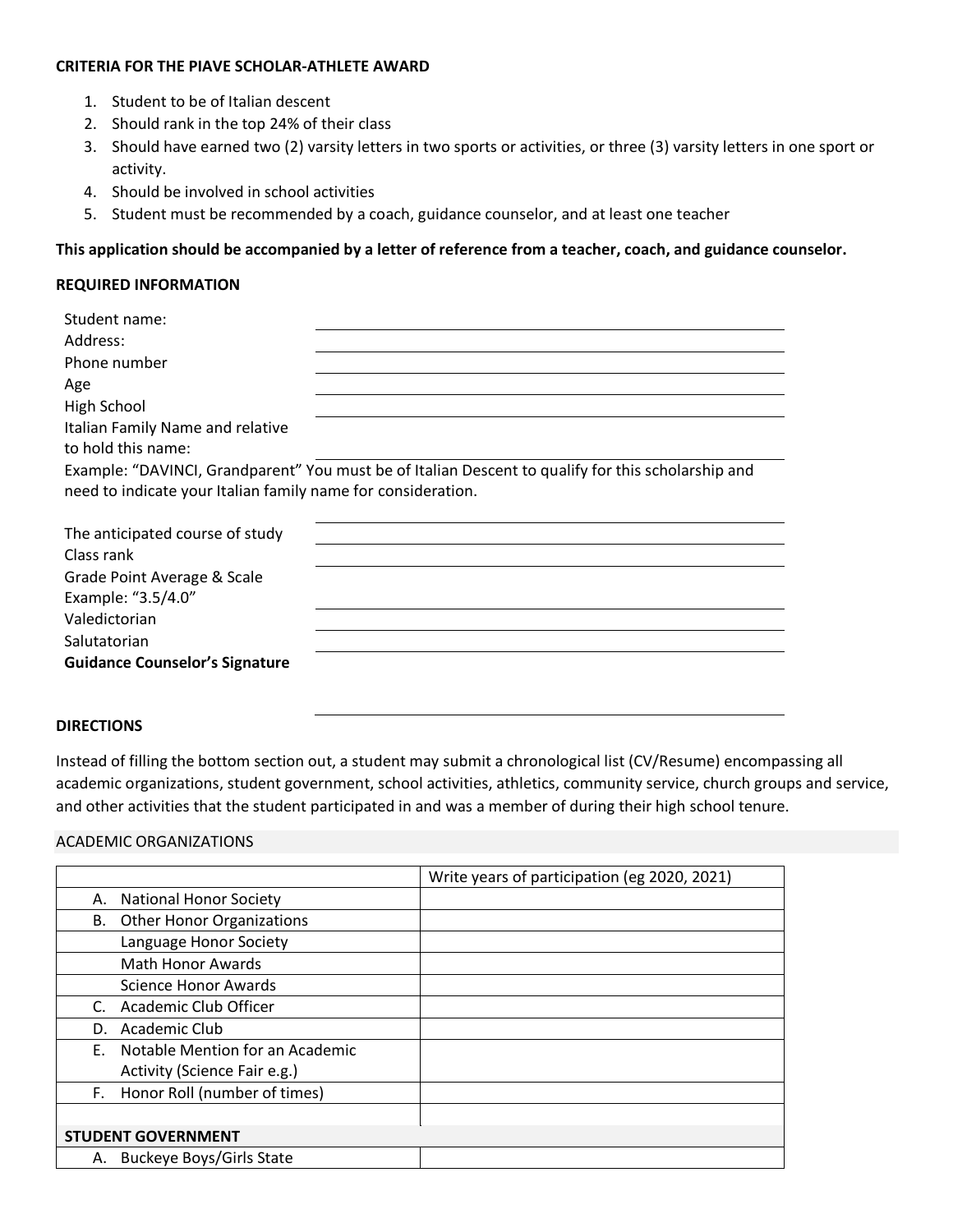|                                                                            | Alternate                         |                                      |             |  |                |    |
|----------------------------------------------------------------------------|-----------------------------------|--------------------------------------|-------------|--|----------------|----|
|                                                                            | Major Office Holder               |                                      |             |  |                |    |
|                                                                            | Minor Office Holder               |                                      |             |  |                |    |
|                                                                            | <b>B.</b> Student Council         |                                      |             |  |                |    |
|                                                                            |                                   | Major Office Holder (President, Vice |             |  |                |    |
|                                                                            | President)                        |                                      |             |  |                |    |
|                                                                            | Minor Office Holder               |                                      |             |  |                |    |
|                                                                            | C. Class Officer                  |                                      |             |  |                |    |
|                                                                            |                                   | Major Office Holder (President, Vice |             |  |                |    |
|                                                                            | President)                        |                                      |             |  |                |    |
|                                                                            | Minor Office Holder               |                                      |             |  |                |    |
|                                                                            | D. School Board Representative    |                                      |             |  |                |    |
| Ε.                                                                         | <b>Recognitions and Awards</b>    |                                      |             |  |                |    |
|                                                                            |                                   |                                      |             |  |                |    |
|                                                                            | <b>SCHOOL ACTIVITES</b>           |                                      |             |  |                |    |
|                                                                            | A. Debate                         |                                      |             |  |                |    |
|                                                                            |                                   | Society/Forensics/Newspaper/Yearbook |             |  |                |    |
|                                                                            | <b>B.</b> Theatre Production      |                                      |             |  |                |    |
|                                                                            | Major Activity                    |                                      |             |  |                |    |
|                                                                            | <b>Minor Activity</b>             |                                      |             |  |                |    |
|                                                                            | C. School Club Groups             |                                      |             |  |                |    |
|                                                                            | Officer                           |                                      |             |  |                |    |
|                                                                            | <b>FCA</b>                        |                                      |             |  |                |    |
|                                                                            | D. School Band/Orchestra          |                                      |             |  |                |    |
|                                                                            | Officer                           |                                      |             |  |                |    |
|                                                                            | E. Choral Group                   |                                      |             |  |                |    |
|                                                                            | Officer                           |                                      |             |  |                |    |
| F.                                                                         | <b>ROTC</b>                       |                                      |             |  |                |    |
|                                                                            | G. Social Activities (Prom, etc.) |                                      |             |  |                |    |
| <b>ATHLETICS</b>                                                           |                                   | <b>SPORT</b>                         | <b>YEAR</b> |  | <b>VARSITY</b> | JV |
| Letters                                                                    |                                   |                                      |             |  |                |    |
| Letters                                                                    |                                   |                                      |             |  |                |    |
| Letters                                                                    |                                   |                                      |             |  |                |    |
| Letters                                                                    |                                   |                                      |             |  |                |    |
| Letters                                                                    |                                   |                                      |             |  |                |    |
| Letters                                                                    |                                   |                                      |             |  |                |    |
| Letters                                                                    |                                   |                                      |             |  |                |    |
| Letters                                                                    |                                   |                                      |             |  |                |    |
|                                                                            |                                   | <b>SPORT</b>                         | <b>YEAR</b> |  | <b>VARSITY</b> | JV |
|                                                                            | Team Participation no             |                                      |             |  |                |    |
| letter                                                                     |                                   |                                      |             |  |                |    |
|                                                                            | Team Participation no             |                                      |             |  |                |    |
| letter                                                                     |                                   |                                      |             |  |                |    |
|                                                                            |                                   |                                      |             |  |                |    |
| <b>Team Captain</b><br><b>Team Captain</b>                                 |                                   |                                      |             |  |                |    |
|                                                                            |                                   |                                      |             |  |                |    |
| <b>Team Captain</b><br>All-League                                          |                                   |                                      |             |  |                |    |
|                                                                            |                                   |                                      |             |  |                |    |
| All-League                                                                 |                                   |                                      |             |  |                |    |
| All-District (2 <sup>nd</sup> Team)<br>All-District (2 <sup>nd</sup> Team) |                                   |                                      |             |  |                |    |
|                                                                            |                                   |                                      |             |  |                |    |
|                                                                            | 1 <sup>st</sup> Team All-District |                                      |             |  |                |    |